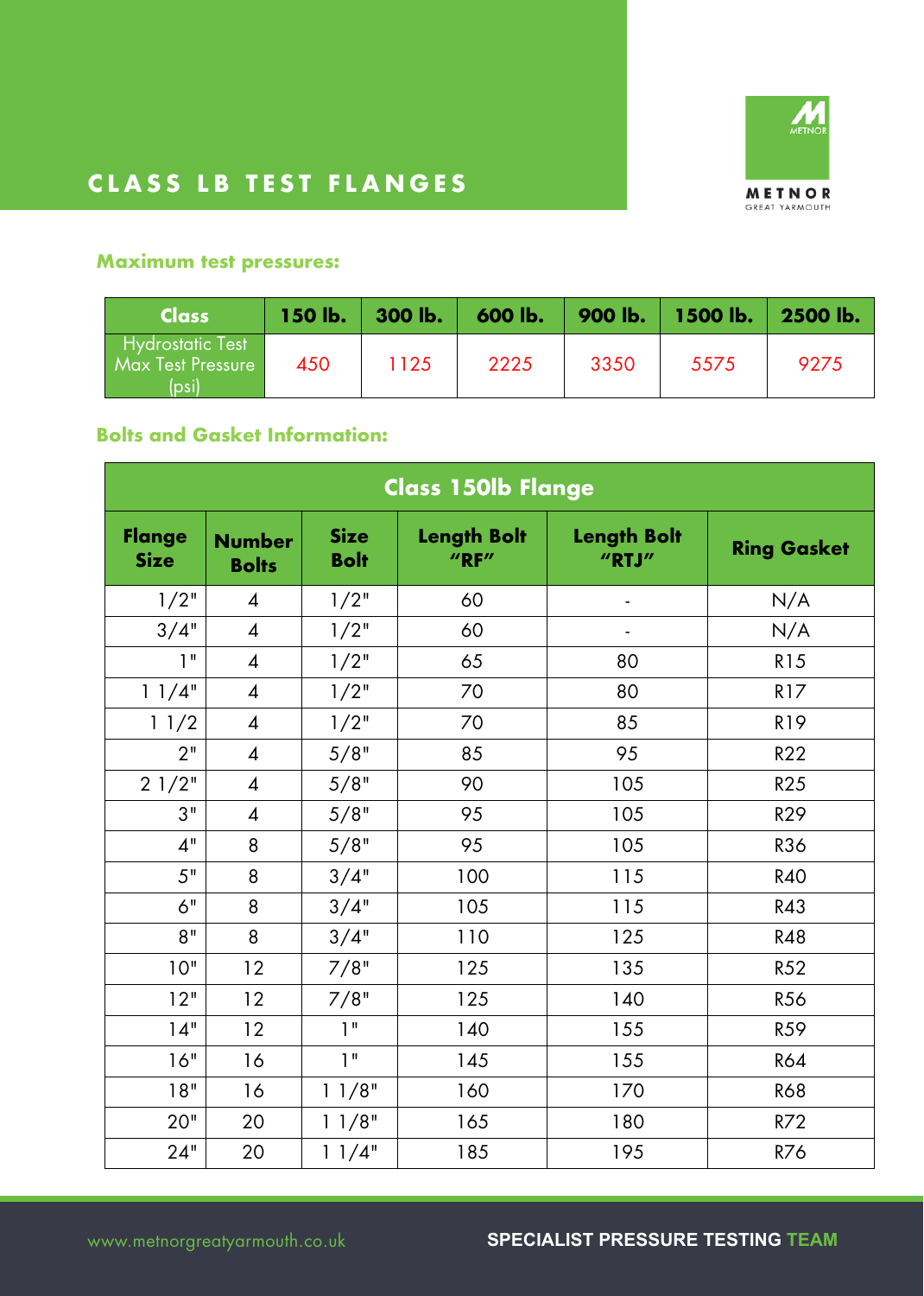

| <b>Class 300lb Flange</b>    |                               |                            |                                |                             |                    |  |
|------------------------------|-------------------------------|----------------------------|--------------------------------|-----------------------------|--------------------|--|
| <b>Flange</b><br><b>Size</b> | <b>Number</b><br><b>Bolts</b> | <b>Size</b><br><b>Bolt</b> | <b>Length Bolt</b><br>$''$ RF" | <b>Length Bolt</b><br>"RTJ" | <b>Ring Gasket</b> |  |
| 1/2"                         | $\overline{4}$                | $1/2$ "                    | 65                             | 75                          | <b>R11</b>         |  |
| 3/4"                         | $\overline{4}$                | 5/8"                       | 75                             | 90                          | <b>R13</b>         |  |
| 1"                           | $\overline{4}$                | 5/8"                       | 80                             | 95                          | <b>R16</b>         |  |
| 11/4"                        | $\overline{4}$                | 5/8"                       | 85                             | 95                          | <b>R18</b>         |  |
| 11/2                         | $\overline{4}$                | 3/4"                       | 95                             | 110                         | <b>R20</b>         |  |
| 2"                           | 8                             | 5/8"                       | 90                             | 105                         | R23                |  |
| 21/2"                        | 8                             | 3/4"                       | 105                            | 120                         | <b>R26</b>         |  |
| 3"                           | 8                             | 3/4"                       | 110                            | 125                         | R30/1              |  |
| 4"                           | 8                             | 3/4"                       | 115                            | 135                         | R37                |  |
| 5"                           | 8                             | 3/4"                       | 125                            | 140                         | R41                |  |
| 6"                           | 12                            | 3/4"                       | 125                            | 145                         | R45                |  |
| 8"                           | 12                            | 7/8"                       | 145                            | 160                         | R49                |  |
| 10"                          | 16                            | 1 <sup>11</sup>            | 165                            | 180                         | R53                |  |
| 12"                          | 16                            | 11/8"                      | 180                            | 195                         | R <sub>57</sub>    |  |
| 14"                          | 20                            | 11/8"                      | 185                            | 205                         | <b>R61</b>         |  |
| 16"                          | 20                            | 11/4"                      | 200                            | 220                         | <b>R65</b>         |  |
| 18"                          | 24                            | 11/4"                      | 210                            | 225                         | <b>R69</b>         |  |
| 20"                          | 24                            | 11/4"                      | 215                            | 235                         | R73                |  |
| 24"                          | 24                            | 11/2"                      | 245                            | 265                         | R77                |  |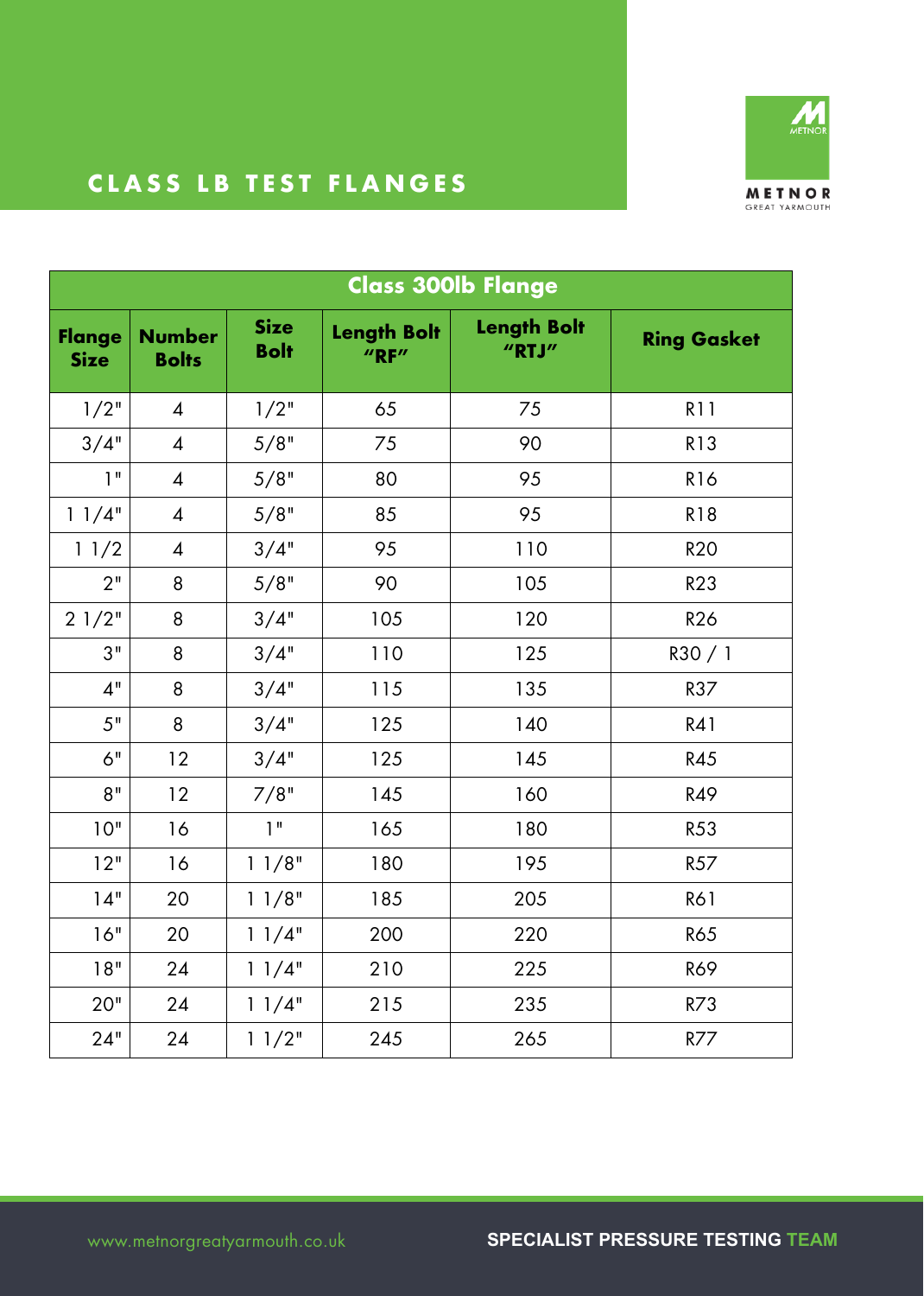

| <b>Class 600lb Flange</b>    |                               |                            |                                    |                             |                    |  |
|------------------------------|-------------------------------|----------------------------|------------------------------------|-----------------------------|--------------------|--|
| <b>Flange</b><br><b>Size</b> | <b>Number</b><br><b>Bolts</b> | <b>Size</b><br><b>Bolt</b> | <b>Length Bolt</b><br>$''$ RF $''$ | <b>Length Bolt</b><br>"RTJ" | <b>Ring Gasket</b> |  |
| 1/2"                         | $\overline{\mathcal{A}}$      | 1/2"                       | 80                                 | 75                          | <b>R11</b>         |  |
| 3/4"                         | $\boldsymbol{4}$              | 5/8"                       | 90                                 | 90                          | <b>R13</b>         |  |
| 1 <sup>II</sup>              | 4                             | 5/8"                       | 95                                 | 95                          | <b>R16</b>         |  |
| 11/4"                        | $\overline{\mathcal{A}}$      | 5/8"                       | 100                                | 100                         | <b>R18</b>         |  |
| 11/2                         | $\overline{\mathcal{A}}$      | 5/8"                       | 110                                | 110                         | <b>R20</b>         |  |
| 2"                           | 8                             | 5/8"                       | 110                                | 110                         | <b>R23</b>         |  |
| 21/2"                        | 8                             | 3/4"                       | 125                                | 125                         | <b>R26</b>         |  |
| 3"                           | 8                             | 3/4"                       | 130                                | 135                         | R30/1              |  |
| 4"                           | 8                             | 7/8"                       | 150                                | 155                         | R37                |  |
| 5"                           | 8                             | 1"                         | 170                                | 175                         | R41                |  |
| 6"                           | 12                            | 1"                         | 180                                | 180                         | R45                |  |
| 8"                           | 12                            | 11/8"                      | 205                                | 205                         | R49                |  |
| 10"                          | 16                            | 11/4"                      | 225                                | 230                         | R53                |  |
| 12"                          | 20                            | 11/4"                      | 235                                | 235                         | R <sub>57</sub>    |  |
| 14"                          | 20                            | 13/8"                      | 250                                | 250                         | <b>R61</b>         |  |
| 16"                          | 20                            | 11/2"                      | 270                                | 275                         | <b>R65</b>         |  |
| 18"                          | 20                            | 15/8"                      | 290                                | 295                         | <b>R69</b>         |  |
| 20"                          | 24                            | 15/8"                      | 305                                | 310                         | R73                |  |
| 24"                          | 24                            | 17/8"                      | 345                                | 355                         | R77                |  |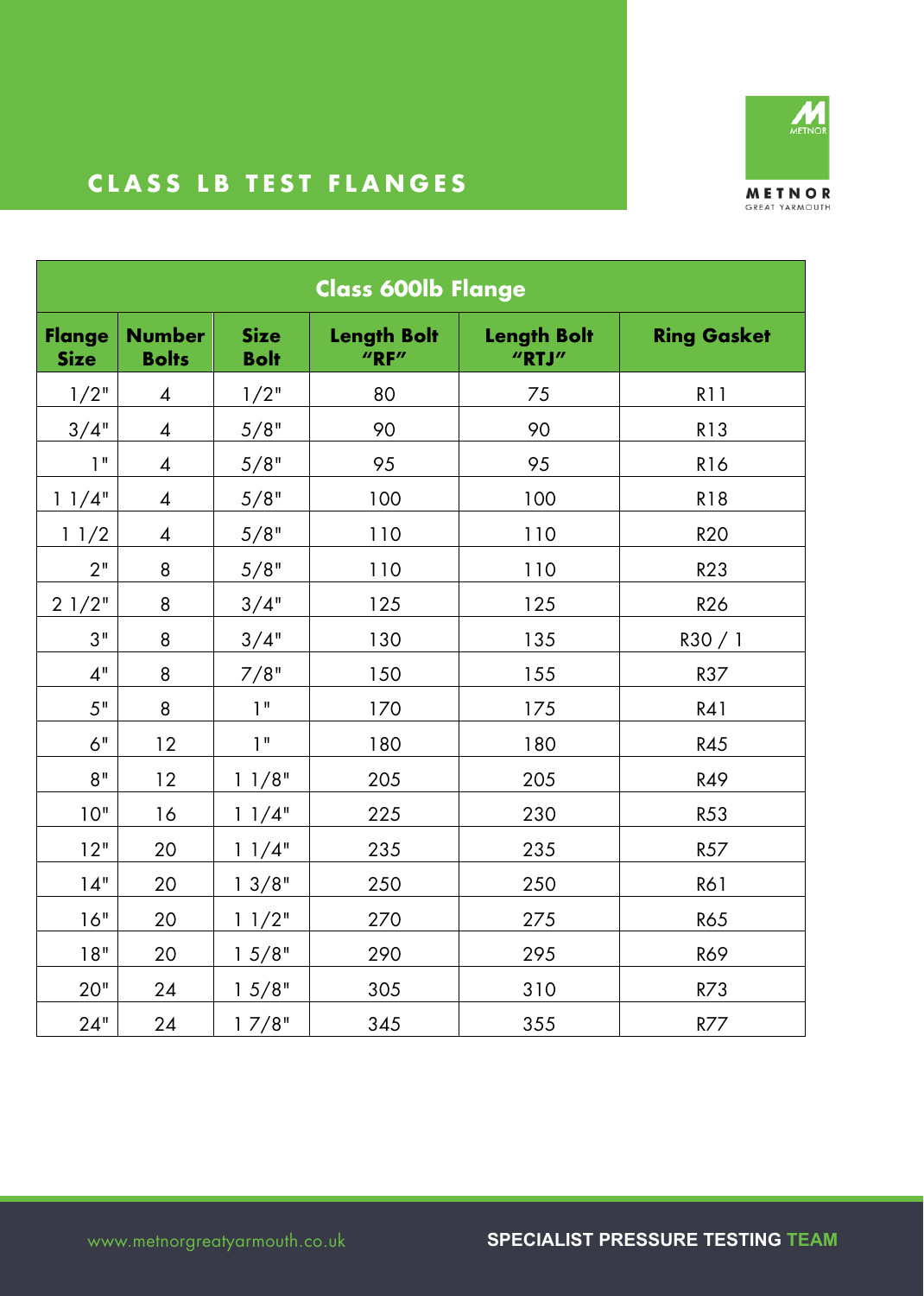

| <b>Class 900lb Flange</b>    |                               |                            |                                    |                                     |                    |  |  |
|------------------------------|-------------------------------|----------------------------|------------------------------------|-------------------------------------|--------------------|--|--|
| <b>Flange</b><br><b>Size</b> | <b>Number</b><br><b>Bolts</b> | <b>Size</b><br><b>Bolt</b> | <b>Length Bolt</b><br>$''$ RF $''$ | <b>Length Bolt</b><br>$''$ RTJ $''$ | <b>Ring Gasket</b> |  |  |
| 1/2"                         | $\overline{\mathcal{A}}$      | 3/4"                       | 110                                | 110                                 | R12                |  |  |
| 3/4"                         | $\overline{\mathcal{A}}$      | 3/4"                       | 115                                | 115                                 | R14                |  |  |
| 1"                           | $\overline{4}$                | 7/8"                       | 130                                | 130                                 | <b>R16</b>         |  |  |
| 11/4"                        | $\overline{4}$                | 7/8"                       | 130                                | 130                                 | <b>R18</b>         |  |  |
| 11/2                         | 8                             | 1"                         | 145                                | 145                                 | <b>R20</b>         |  |  |
| 2"                           | 8                             | 7/8"                       | 150                                | 155                                 | R24                |  |  |
| 21/2"                        | 8                             | 1"                         | 165                                | 170                                 | R27                |  |  |
| 3"                           | 8                             | 7/8"                       | 150                                | 155                                 | R31                |  |  |
| 4"                           | 8                             | 11/8"                      | 180                                | 185                                 | R37                |  |  |
| 5"                           | 8                             | 11/4"                      | 200                                | 205                                 | R41                |  |  |
| 6"                           | 12                            | 11/8"                      | 205                                | 205                                 | <b>R45</b>         |  |  |
| 8"                           | 12                            | 13/8"                      | 235                                | 240                                 | R49                |  |  |
| 10"                          | 16                            | 13/8"                      | 250                                | 250                                 | R53                |  |  |
| 12"                          | 20                            | 13/8"                      | 270                                | 270                                 | R57                |  |  |
| 14"                          | 20                            | 11/2"                      | 290                                | 300                                 | R62                |  |  |
| 16"                          | 20                            | 15/8"                      | 305                                | 315                                 | <b>R66</b>         |  |  |
| 18"                          | 20                            | 17/8"                      | 345                                | 360                                 | <b>R70</b>         |  |  |
| 20"                          | 20                            | 2"                         | 365                                | 380                                 | R74                |  |  |
| 24"                          | 20                            | 21/2"                      | 465                                | 485                                 | R78                |  |  |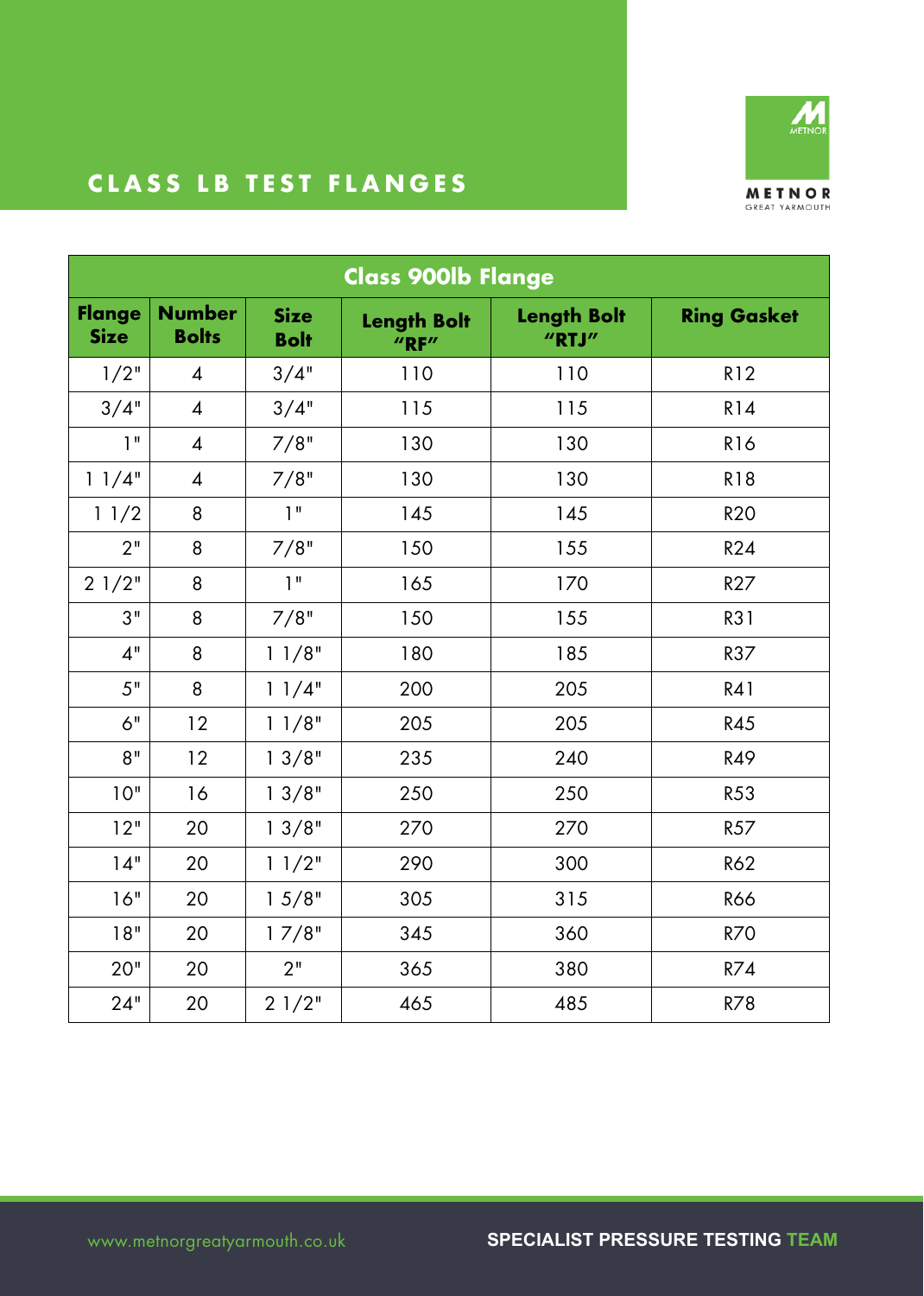

| <b>Class 1500lb Flange</b>   |                               |                            |                                    |                             |                    |  |  |
|------------------------------|-------------------------------|----------------------------|------------------------------------|-----------------------------|--------------------|--|--|
| <b>Flange</b><br><b>Size</b> | <b>Number</b><br><b>Bolts</b> | <b>Size</b><br><b>Bolt</b> | <b>Length Bolt</b><br>$''$ RF $''$ | <b>Length Bolt</b><br>"RTJ" | <b>Ring Gasket</b> |  |  |
| 1/2"                         | $\overline{4}$                | 3/4"                       | 110                                | 110                         | R12                |  |  |
| 3/4"                         | $\overline{\mathcal{A}}$      | 3/4"                       | 115                                | 115                         | R14                |  |  |
| 1"                           | $\overline{4}$                | 7/8"                       | 130                                | 130                         | <b>R16</b>         |  |  |
| 11/4"                        | $\overline{4}$                | 7/8"                       | 130                                | 130                         | <b>R18</b>         |  |  |
| 11/2                         | 4                             | 1"                         | 145                                | 145                         | <b>R20</b>         |  |  |
| 2"                           | 8                             | 7/8"                       | 150                                | 155                         | <b>R24</b>         |  |  |
| 21/2"                        | 8                             | 1"                         | 165                                | 170                         | R27                |  |  |
| 3"                           | 8                             | 11/8"                      | 185                                | 190                         | R35                |  |  |
| 4"                           | 8                             | 11/4"                      | 210                                | 210                         | <b>R39</b>         |  |  |
| 5"                           | 8                             | 11/2"                      | 265                                | 265                         | R44                |  |  |
| 6"                           | 12                            | 13/8"                      | 275                                | 280                         | R46                |  |  |
| 8"                           | 12                            | 15/8"                      | 310                                | 320                         | <b>R50</b>         |  |  |
| 10"                          | 12                            | 17/8"                      | 360                                | 370                         | R54                |  |  |
| 12"                          | 16                            | 2"                         | 400                                | 415                         | <b>R58</b>         |  |  |
| 14"                          | 16                            | 21/4"                      | 435                                | 455                         | <b>R63</b>         |  |  |
| 16"                          | 16                            | 21/2"                      | 475                                | 500                         | R67                |  |  |
| 18"                          | 16                            | 23/4"                      | 525                                | 550                         | R71                |  |  |
| 20"                          | 16                            | 3"                         | 575                                | 595                         | R75                |  |  |
| 24"                          | 16                            | 31/2"                      | 660                                | 690                         | R79                |  |  |